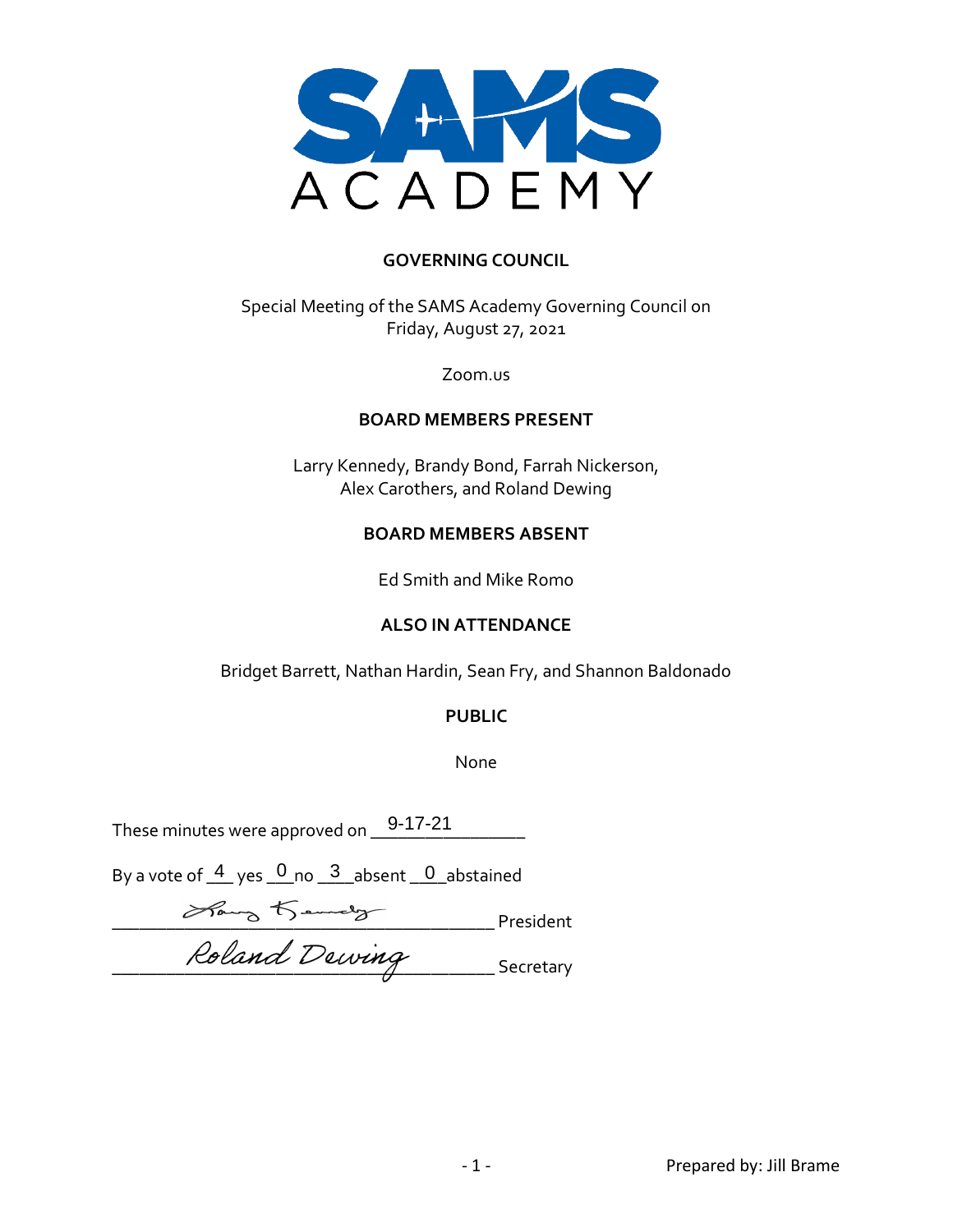## **I. Call to Order**

Larry Kennedy called to order the Special Meeting of the Governing Council for the Southwest Aeronautics, Mathematics, and Science Academy on August 27, 2021 at 8:31 AM on zoom.us.

#### **A. Roll Call**

Larry Kennedy asked Jill Brame to call roll. Jill Brame called Alex Carothers, Roland Dewing, Farrah Nickerson, Brandy Bond, and Larry Kennedy. Mike Romo and Ed Smith were absent.

### **B. Adoption of the Agenda\***

Larry Kennedy asked for a motion to approve the agenda. Farrah Nickerson made a motion to approve the agenda. Alex Carothers seconded the motion. Larry Kennedy called for a roll call vote to approve the agenda. Jill Brame called Alex Carothers, Roland Dewing, Farrah Nickerson, and Larry Kennedy; all voted yes. The motion carried unanimously.

### **C. Review/Approval of Minutes from July 21, 2021\***

Larry asked for a motion to approve the Minutes from the July 21 regular meeting. Farrah Nickerson made a motion to approve the minutes. Mike Romo seconded the motion. Larry Kennedy called for a roll call vote to approve the minutes from July 21, 2021. Jill Brame called Alex Carothers, Roland Dewing, Farrah Nickerson, and Larry Kennedy; all voted yes. The motion carried unanimously.

#### **D. Review/Approval of Minutes from August 10, 2021\***

Larry asked for a motion to approve the Minutes from the August 10 special meeting. Farrah Nickerson made a motion to approve the minutes. Mike Romo seconded the motion. Larry Kennedy called for a roll call vote to approve the minutes from August 10, 2021. Jill Brame called Alex Carothers, Roland Dewing, Farrah Nickerson, and Larry Kennedy; all voted yes. The motion carried unanimously.

## **II. Public Comment**

None.

## **III. New Business Matters**

## **A. 2021 Open Meetings Resolution Revision\***

Larry Kennedy said that after talking with all the governing council members, having the meetings Friday morning at 8:30am would work best with schedules. Larry called for a motion. Farrah Nickerson made a motion to approve the Open Meeting Resolution revision. Brandy Bond seconded. Larry Kennedy called for a roll call vote to approve the motion. Jill Brame called Alex Carothers, Roland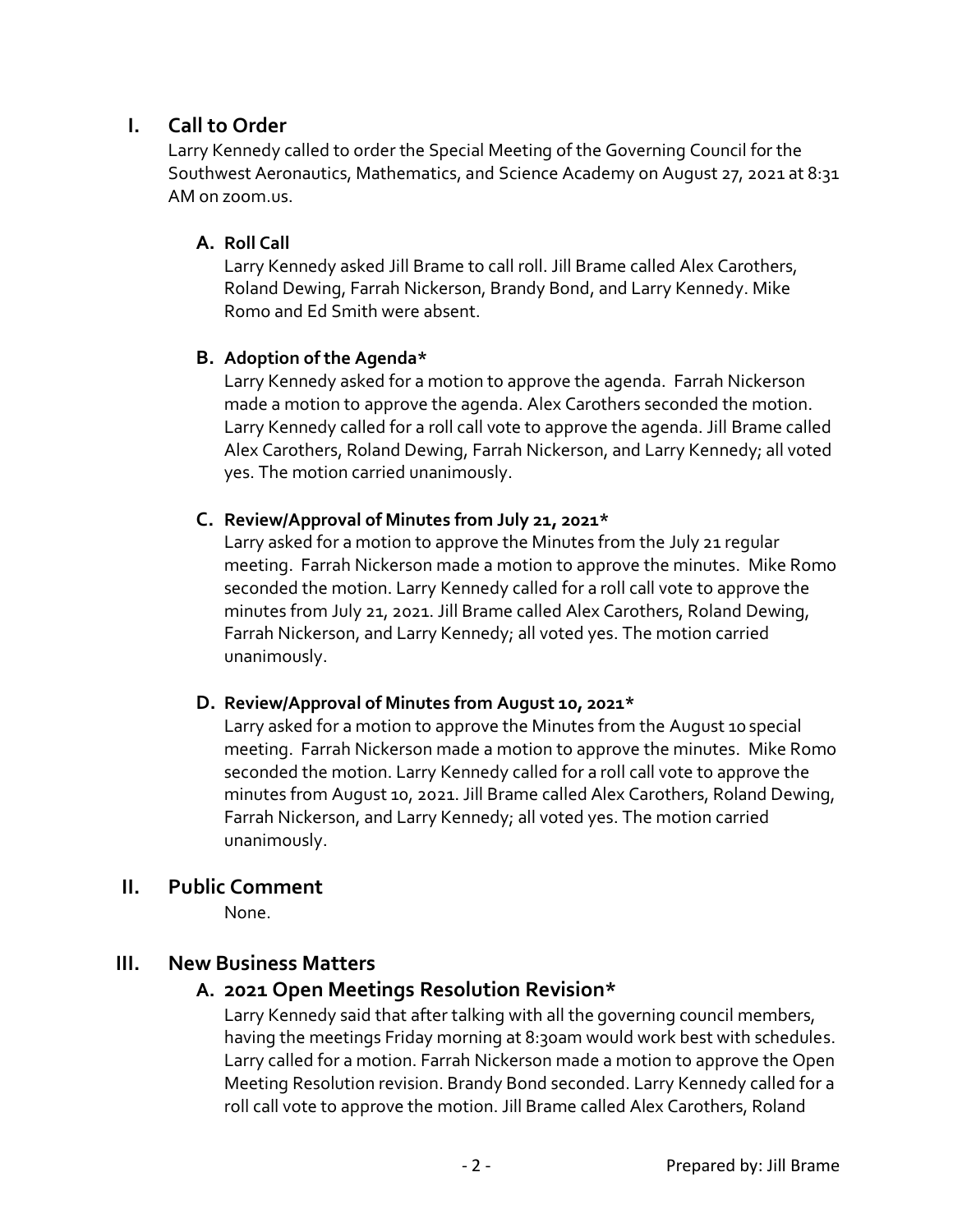Dewing, Farrah Nickerson, and Larry Kennedy; all voted yes. The motion carried unanimously.

## **IV. Administrative Update**

### **A. Student Achievement Update**

Bridget Barrett reported the following:

\* Students are starting work in Edgenuity

\* Parent Volunteer Program is starting

\* We have a full-time social worker and she is also teaching SEL classes

\* There are many changes on campus and students are getting used to them, including wearing masks

\* A blended model is being used with smaller class sizes, and high school and middle school levels split.

\* She shared a note from a senior student about his thoughts being back in the building.

### **B. Start of Classes Update**

Bridget Barrett reported that 260 students started the new school year on August 16. There continue to be offers for spots made. She also reported that students are completing interim assessments.

# **V. Ongoing Business**

## **A. Aviation Program Update**

Nathan Hardin reported the following:

\* Airplane is still in Texas for painting – he will be getting the airplane the first weekend of September.

- \* Currently 157 students in the aviation program; 94 in FOA and drone
- \* LOEFI is coming up on September 25-26 and SAMS will have a display set up.

## **B. Facility Update**

Larry Kennedy said the submittal was made for the permits with the city. The appraisal is also happening. Connie Dove had submitted items to PSFA and the approval letter was returned to the school and sent to PED.

# **VI. Finance Report**

## **A. Business Office Operation Update**

Sean Fry reported that the Finance Committee met before the meeting. There is a lot of change with the beginning of the fiscal year and school year. He said enrollment is important and we need to continue to get more students. He also reported:

\* Revenues are 8.2% of budget.

\* Expenditures are 6.04% of the budget